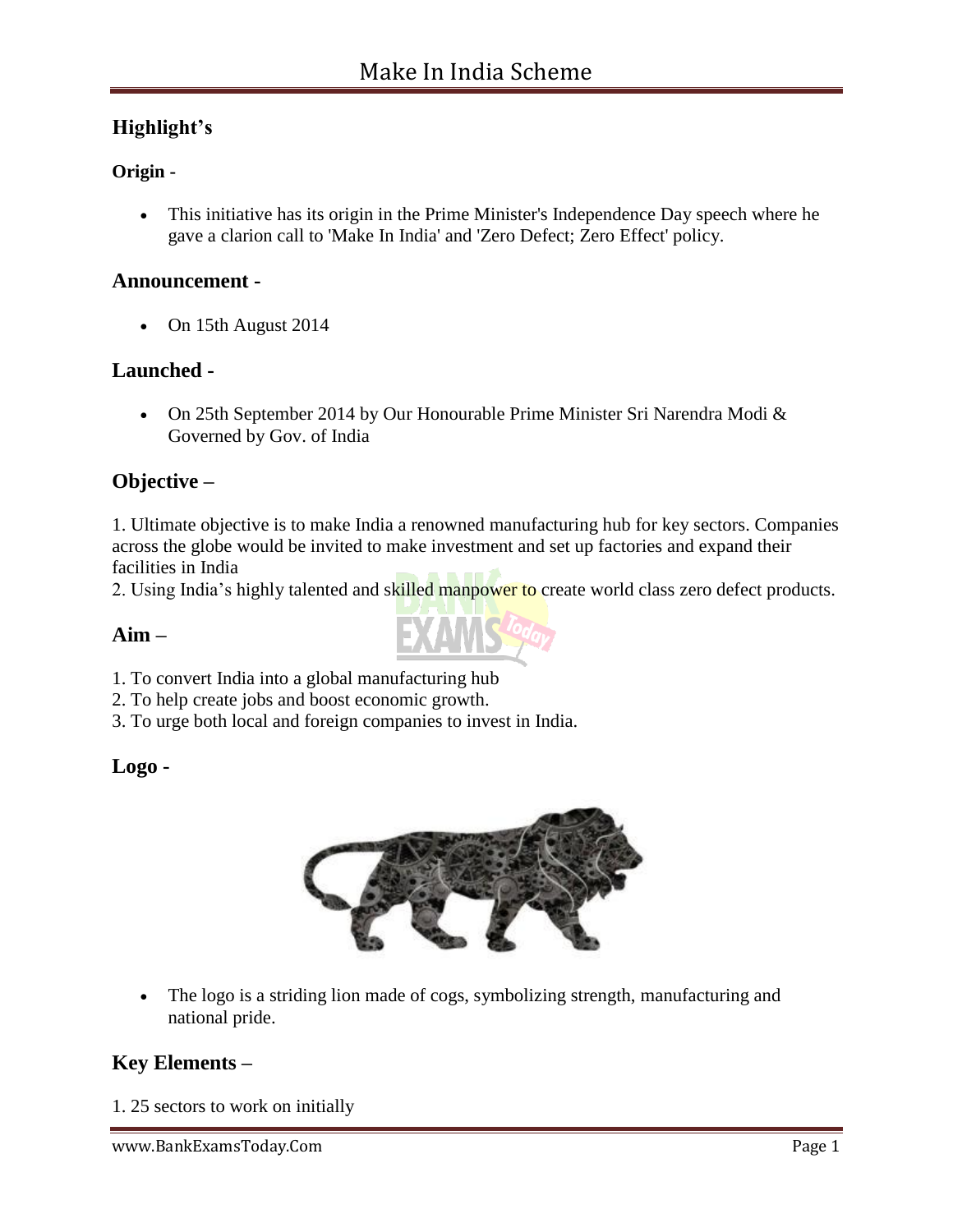2. 24 manufacturing cities identified

3. 10% subsidy on production of equipments of pollution control, reducing energy consumption

- & water conservation
- 4. To speed up the decisions

5. Time bound resolving of issues within 48 hours; unaddressed queries to go to DIPP secy, & to be resolved within 24 hours.

6. A digital campaign just like " Incredible India to go global.

7. Inclusion of all states to mobilize the policy, ministries and local bodies

#### **List of 25 Sectors Involved -**

| Automobiles                  | Leather                      | Aviation                   | Biotechnology              | Chemical                |
|------------------------------|------------------------------|----------------------------|----------------------------|-------------------------|
| Food<br>Processing           | Defence<br>Manufacturing     | Automobile<br>Components   | Electrical<br>Machinery    | Electronic Systems      |
| Roads and<br><b>Highways</b> | IT and BPM                   | Textile<br><b>Garments</b> | Media and<br>Entertainment | Tourism and Hospitality |
| Mining                       | <b>Pharmaceuticals</b> Ports |                            | Railways                   | Renewable Energy        |
| Construction                 | Space                        | Wellness                   | <b>Thermal Power</b>       | Oil and Gas             |
|                              |                              |                            |                            |                         |

## **Explication**

#### **Why Make In India -**

- The first and most important condition in order to make in India is to have a low inflation regime where policies are predictable and consistent.
- High inflation reduces two ingredients of a successful make in India campaign

1) Capital accumulation &

2) The rate of change in productivity.

 Beyond inflation, make in India investors will look for policy stability with respect to trade, duties i.e both import and export and taxation.

## **Highlight's of Prime Minister speech –**

- Need to boost investor sentiment
- "First Develop India " vs. " Foreign Direct Investment"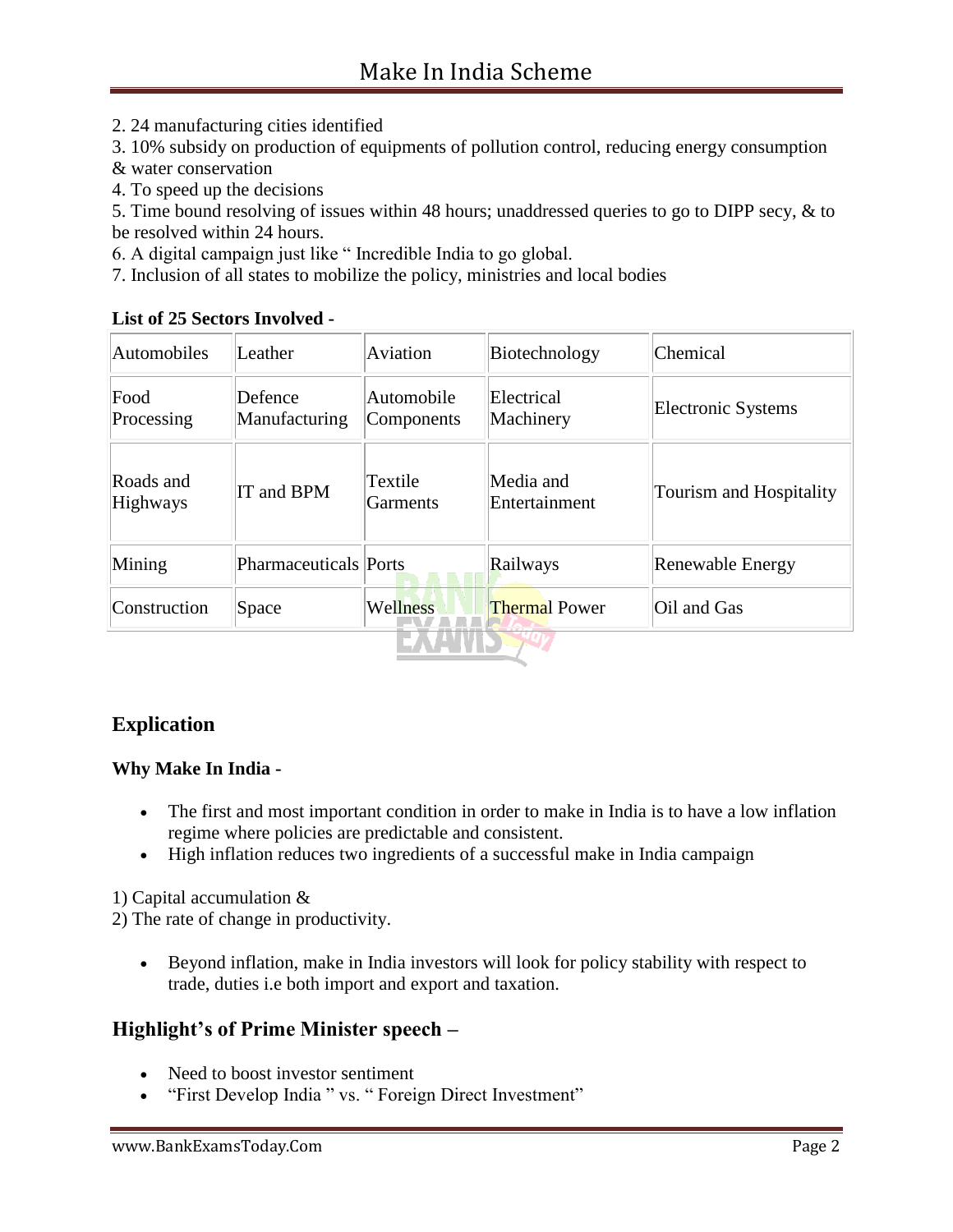- "Corporate government responsibility" for effective governance
- Boost manufacturing to help growth of the middle class and create jobs
- Develop a growth oriented environment to enhance ease of doing business
- "3D" outlook : Democracy, demography and demand
- Channelise India"s rich demographic dividend for competitive advantage
- Train man power in an industry-aligned fashion
- Implement "Digital India" for an informed citizenry
- "Look East and Link West" approach
- Integrated clusters with roads, rails, airports and associated infrastructure
- State and Centre coordination for export promotion

# **Contribution by the Sectors to Economy**



# **Reasons to Choose Manufacturing Sector –**

- Manufacturing sector because major workforce of the country consists of unskilled labor which is engaged in manufacturing sector.
- During 2005-2012, India has only created 15 million jobs while as per the data, 10 million people join its workforce every year
- Manufacturing offers the surest way to employ millions of workers in middle-income jobs
- According to Justin Lin , a former chief economist at the world bank, China will shed 85 million manufacturing jobs in the next few years because of the fast rising wages. India can attract some of these jobs if it can cut bureaucratic hurdles that scare away new business.

# **GDP Composition –**

- Manufacturing contributes 17% of India<sup>r's</sup> GDP compared to 69% that comes from services and 14% from agriculture
- And, of the 474 million Indians who are gainfully employed, only 100 million do manufacturing jobs compared to 232 million who work on farms and 142 million employed in the services businesses.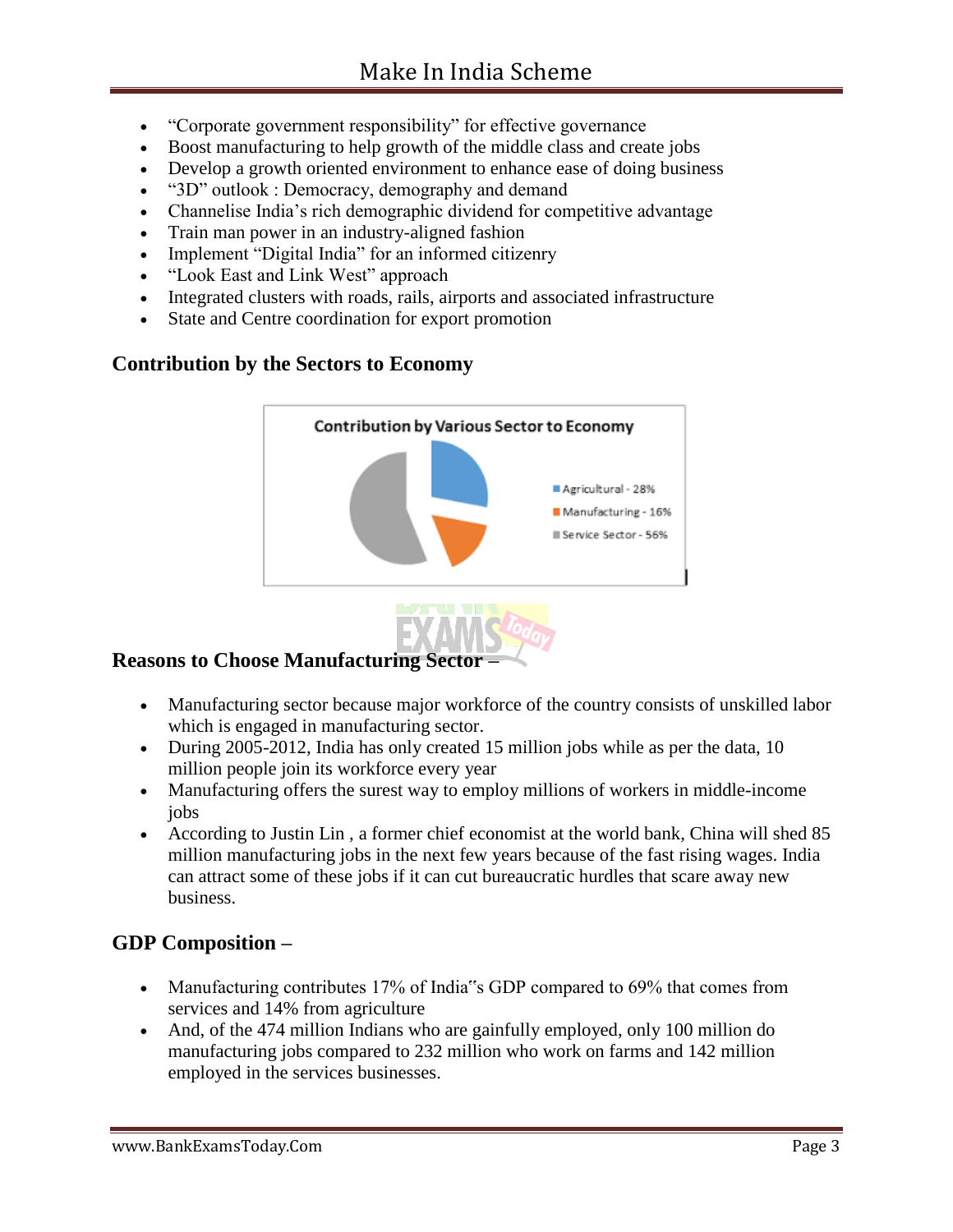- SME"s contribute 90% of all industrial units and 40% export within the manufacturing sector
- Between 2004 and 2011 manufacturing sector has registering annual growth of around 7.25 per cent

# **Current Issue –**

- India imports 65% of the current demand for electronic products, most of it from China. If the situation is left unchanged, the country"s electronics import bill may well surpass its oil import expenses by 2020
- While the demand for electronics hardware in India is projected to increase to \$400 billion by 2020, the estimated domestic production could rise to \$104 billion only
- India imported \$38.46 million worth of USB flash drives from China in 2013-14

## **How this would be achieved -**

- Skill development programs would be launched especially for people from rural and poor ones from urban cities.
- 25 key sectors have been short listed such as telecommunications, power, automobile, tourism, pharmaceuticals and others.
- Individuals aged 15-35 years would get high quality training in the following key areas such as welding, masonries, painting, nursing to help elder people.
- Skill certifications would be given to make training process, a standard. Currently manufacturing in India suffers due to low productivity rigid laws and poor infrastructure resulting in low quality products getting manufactured.
- Over 1000 training centres would be opened across India in the next 2 years.

## **Benefits from Make In India Campaign -**

- This will help in creating job market for over 10 million people in India
- Manufacturing done here would boost India"s GDP, trade and economic grow

## **Top Companies Attended Make In India Campaign -**

- Tata Group
- Reliance Industries
- Biocon
- Samsung
- Honda
- Airbus
- Wipro
- Vodafone , etc

# **Top 2 Reasons: Why 'Make in India' is positive for markets, economy -**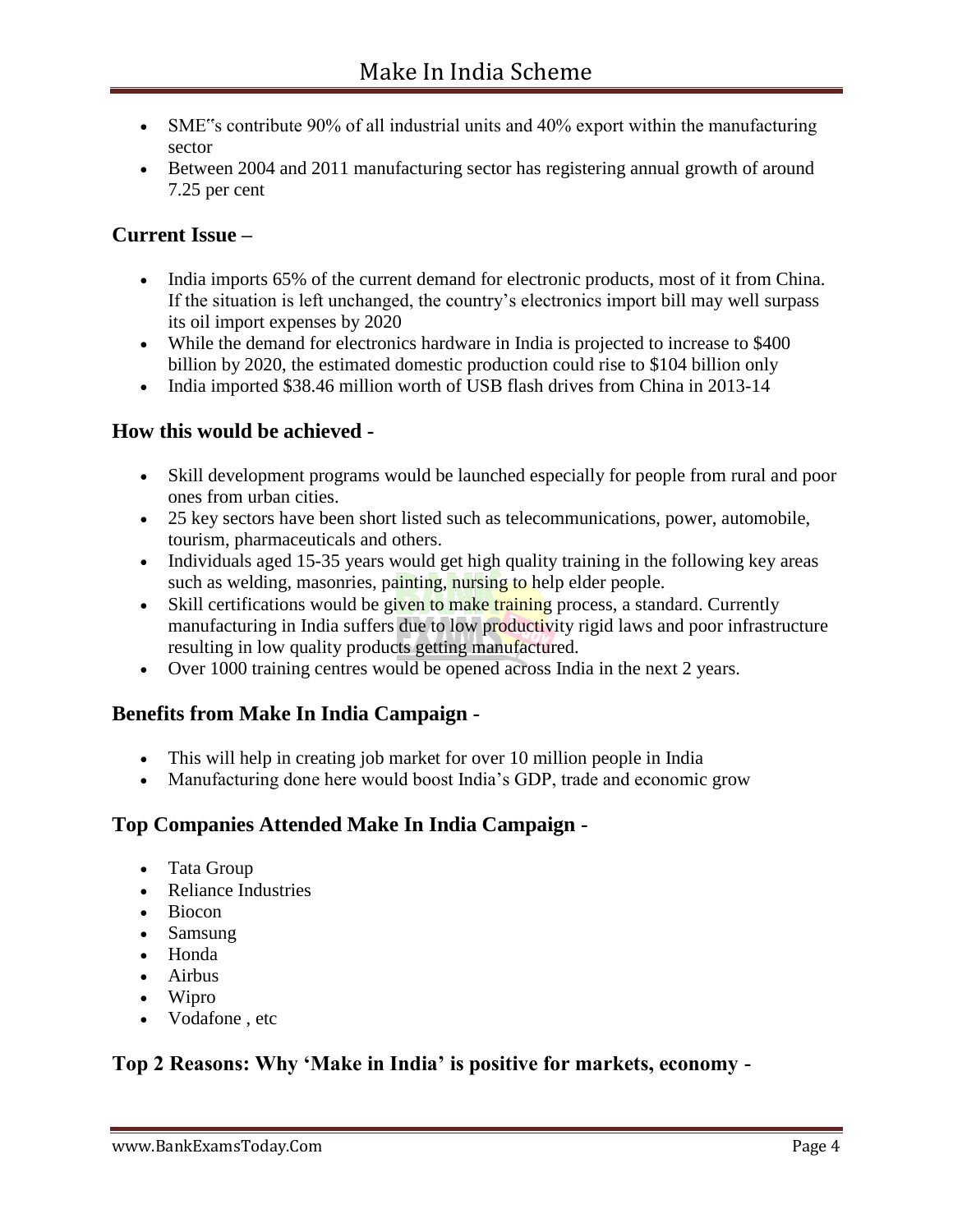- **FIRST REASON -** "We should manufacture goods in such a way that they carry zero defects, so that our exported goods are never returned to us. We should manufacture goods with zero effect that they should not have a negative impact on the environment" PM Modi said in his speech on 68th Independence Day.
- **SECOND REASON -** Need to increase FDI . Each 1 percent increase in FDI adds about 0.4 per cent to a country's GDP growth. So, to boost GDP growth by about 2 per cent, India will need about 5 per cent increase in FDI.

# **Sector Focused in Make in India -**

- General Manufacturing
- Electronics
- Automobile
- Metals and metallurgical products
- Pharmaceuticals and Biotech
- Food Processing
- $\bullet$  Agro
- Heavy Engineering
- Information Technology
- Services sector

# **Behind The Scenes –**

- It is designed by a creative agency known as 'Wieden and Kennedy'
- The backend is an agency called 'Invest India', which is a joint venture between industry chamber FICCI (Federation of Indian Chambers of Commerce and Industry: 51% equity), the central government's DIPP (Department of Industrial Promotion and Policy: 35% Equity), and state governments, each of whom hold 0.5% equity.

## **Five things 'Make In India' will do -**

- Guide Foreign Investors : Invest India will act as the first reference point for guiding foreign investors on all aspects of regulatory and policy issues and to assist them in obtaining regulatory clearances.
- **Assistance to Foreign Investors** : Investor facilitation cell will provide assistance to the foreign investors from the time of their arrival in the country to the time of their departure, with focus on green and advanced manufacturing and helping these companies to become an important part of the global value chain.
- **Prompt Response :** Prospective investors can post questions on the Make In India portal and they will be answered by a panel of experts within 72 hours.

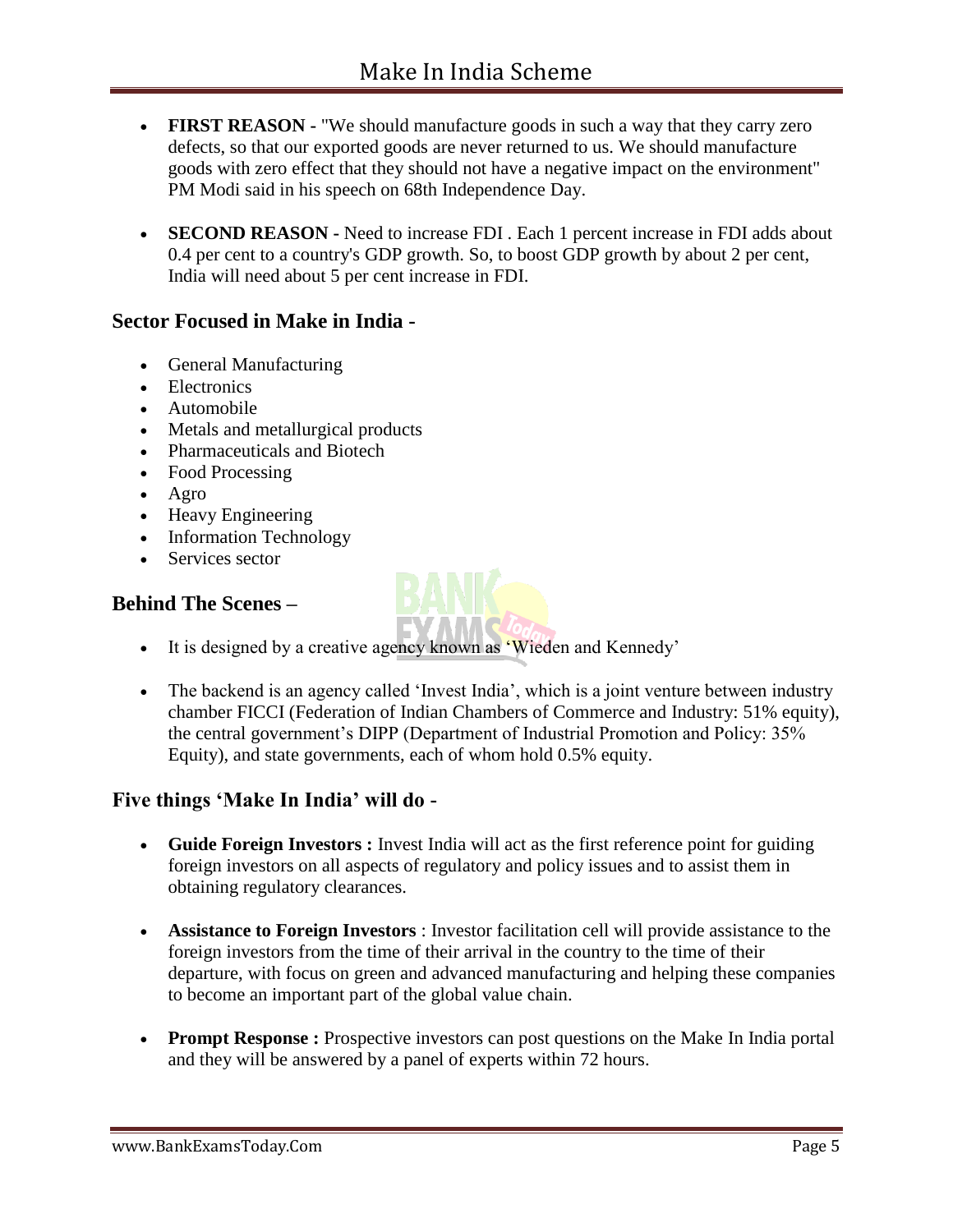- **Provide Relevant Information :** Visitors registered on the website or raising queries will be followed up with relevant information and newsletter.
- **Proactive Approach :** A pro-active approach will be deployed to track visitors for their geographical location, interest and real-time user behavior.

# **Turning Vision into Reality -**

- An initiative designed to facilitate investment, foster innovation, protect intellectual property, and build best-in-class manufacturing infrastructure
- Aimed at creating 100 million jobs over the next decade and bringing manufacturing up to 25% of Indian GDP

# **Achievements in Past Year's -**

- The Increase In Year-on-year Growth In Foreign Direct Investment Inflows Recorded For The Period October 2014 To April 2015 – PIB, India, 2015
- India's Position in the Rating of The World's Fastest Growing Economies IMF report, April 2015
- India's Rank Amongst The World's Topmost Investment Destinations, From 110 Countries polled – Baseline profitability Index, 2015
- India's Position Amongst 100 Countries On The Growth, Innovation And Leadership Index – Frost & Sullivan, 2016
- India's Position Amongst World's Best Prospective Investment Destinations UNCTAD report, 2015

The Number Of Government Services That Can Be Availed Of By An Investor At A Single Window Online Portal.

# **Key Impact – Growth in FDI**

- As per the FDI Markets, a Financial Times, London data service -India has surpassed China and the US to take the pole position in attracting largest FDI in the first half of 2015
- India is in pole position to pass both China and the US in the FDI league tables this year.

# **Key Impact – Improving competitiveness**

• India has jumped 16 places in the World Economic Forum's Global Competitiveness Report 2015-16 - a result of the positive way in which the current government is viewed by investors.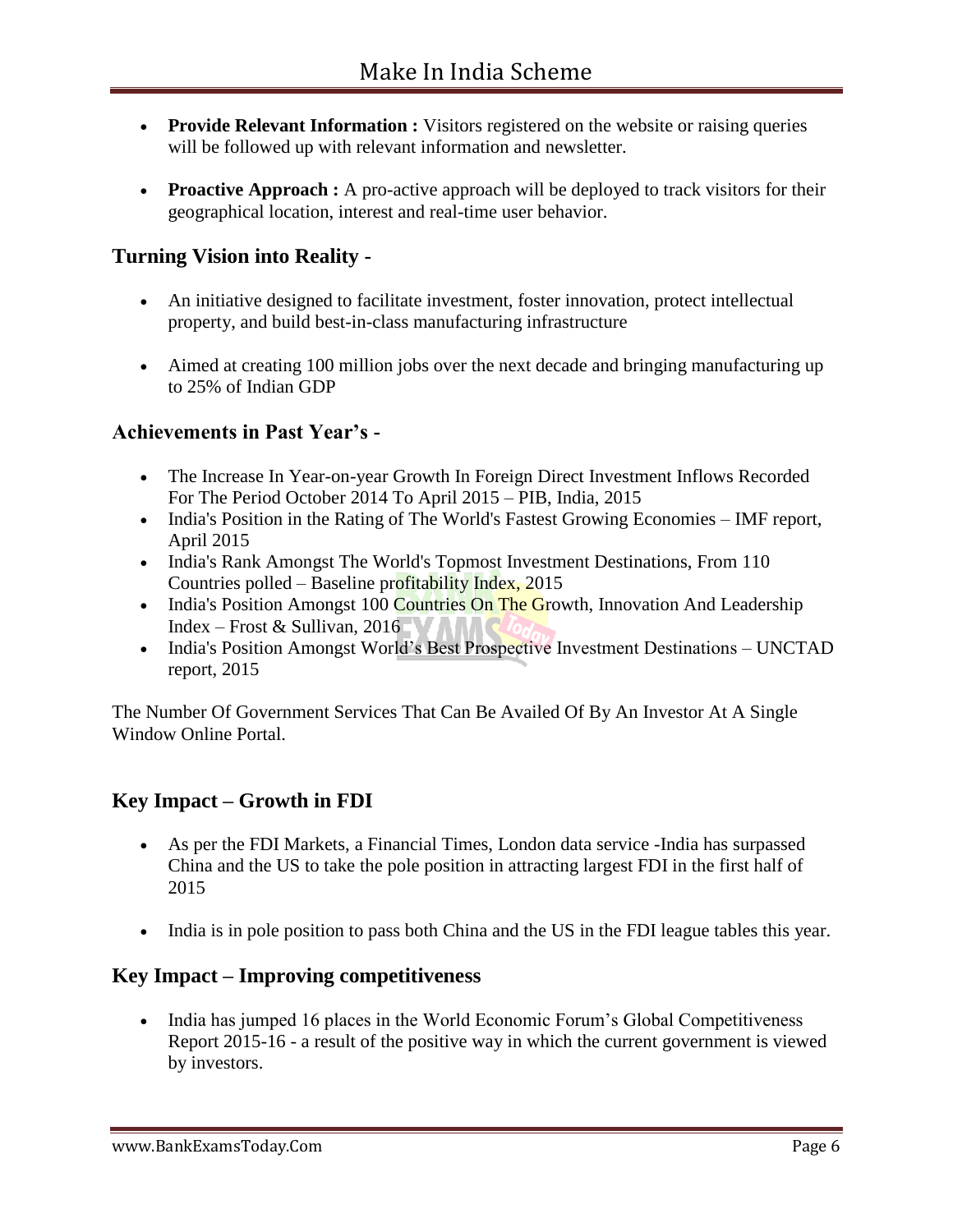• The rankings show India ranked 55 out of 140 countries - an improvement over last year"s 71 out of 144

# **Pillars of New Resurgent India -**

- New Process
- New Design
- New R&D
- New Mindset
- New Innovation
- New Sectors

## **Easy of Doing Business -**

- Make India the easiest and simplest place to do business Eliminate paperwork, processes, procedures, rules & acts
- $\bullet$  Use technology to leapfrog Converge  $\&$  integrate departments

# **Area Focused in Easy of Doing Business –**

- Starting business Streamline investment approvals and provision of utilities Skill Development Programs Labour Development Initiatives
- Registering properties Facilitate land acquisition process
- E-Biz Govt's portal for connecting all government divisions
- Resolving Insolvency Clear exit guidelines
- Efficient and effective enforcement of laws
- Encouraging more & more cross border transactions

# **PMO Lists of Steps for Easy of Doing Business -**

- Unique identity number A unique identity number for all firms and three forms instead of 17 for imports and exports.
- Ambitious goal of moving India from 142nd to the 50th slot in the EoDB ranking list
- Ownership reform process Each secretary was asked to take ownership of the reform process
- Online approvals and clearance processes
- One-stop shop and prepare a common application form
- Reduce the number of inspections, a key concern with the industry .
- All licenses for export and import, including for restricted items, will be issued online from January.
- Providing electricity connections in the two cities Will be made easier
- Environment ministry to do away with pollution control certificate as a prerequisite for a connection.
- Standard sale deed The ministry of urban development has been asked to prepare a standard sale deed to ease the registration process for land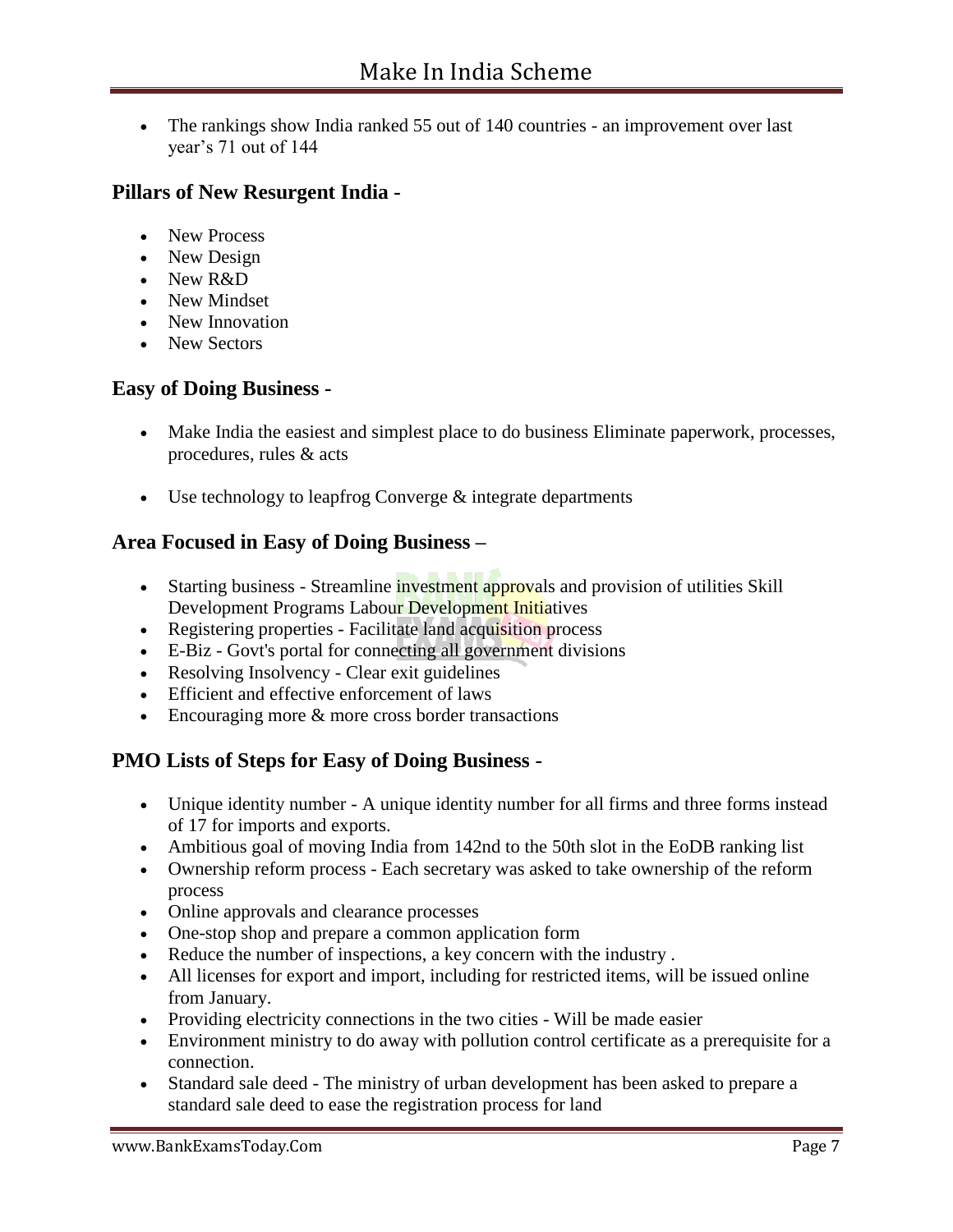Land resources department for digitization of land records, municipal tax records, subregistrar data and also integrate them.

# **Radical Reforms - Easy of Doing Business -**

- No minimum capital. No common seal. No declaration of commencement of business
- Online  $&$  real-time registration with ESIC  $&$  EPFO, PAN  $&$  TAN
- Combined returns under 8 labour laws
- Documents for exports and imports reduced from 11 to 3.
- Delicensing of defense items  $-56\%$  of defense items taken out of licensing requirement
- NRI investments be treated as Indian investments

## **Liberalized FDI Regime –**

#### **India today is one of the most open economies of the world Defence - 49%**

- Insurance and pension funds 49%
- Railways 100%
- Construction 100%
- Medical Devices 100%
- $\bullet$  Telecom Sector 100%
- Asset Reconstruction Companies 100%
- $\bullet$  Single-brand retail  $-100\%$

## **Creating New World Class Infrastructure -**

- Delhi Mumbai industrial corridor
- Amritsar Kolkata industrial corridor
- Chennai Bengaluru industrialcorridor
- Bengaluru Mumbai industrial corridor
- Chennai Vizag industrial corridor

## **New Mindset - Red Tape to Red Carpet -**

- 24x7 online service to investors across the world
- Response query mechanism
- Proactive intervention with all state governments
- Follow-up with all Government of India departments

## **100 Smart Cities Highlight's -**

- Transforming lives, transforming India
- Urban India will contribute 75% of GDP by 2030
- 700 million Indians to get in the process of urbanization
- Creating an innovative, sustainable India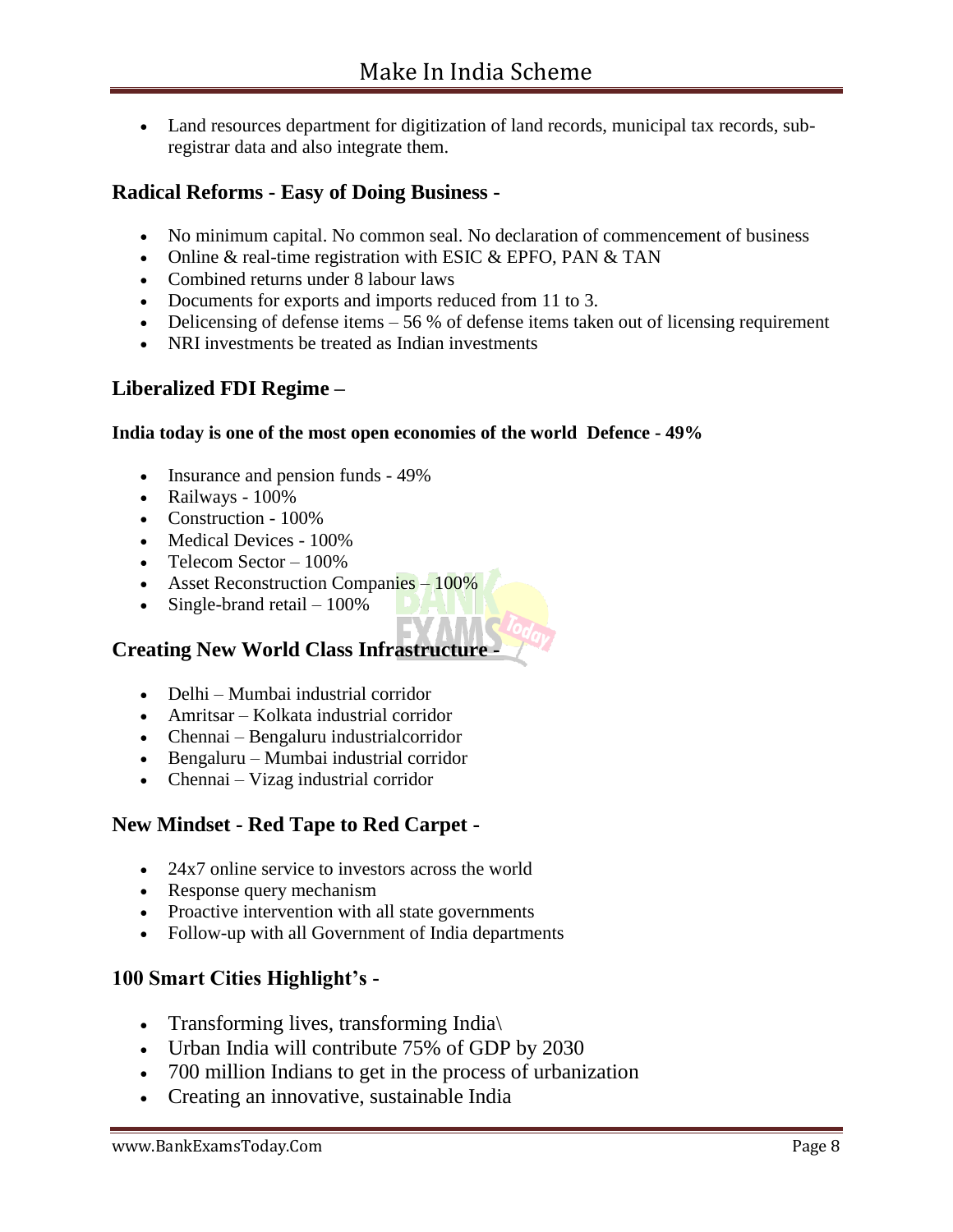• Urbanisation - a unique opportunity

# **Using technology to leapfrog – JAM**

- Meaning of JAM Jan Dhan yojna, Aadhar, Mobile.
- Jan-dhan Yojna 160 million new bank accounts of households
- Aadhar 1 billion aadhar enrolments, Unique identity movement
- Mobile 900 million cell phone users  $(370 \text{ mn in rural areas})$
- $\bullet$  India using mobile technology, unique identity  $\&$  bank accounts

# **Skill India - key challenge -**

- Demographic Dividend  $-62\%$  of population in Working Age Group
- 104 Million to be skill trained by 2022
- New dynamic Skill Development & Entrepreneurship Policy
- National Occupation Standards laid down by Sector Skill Councils
- NSDC provides funding to build scalable, for-profit vocational training institutions (nsdcindia.org)

# **New Initatives -**

- Digital India Transform India into a digitally empowered society and knowledge economy **LA**
- Swachh Bharat Abhiyaan and Clean Ganga Focuses on building toilets, especially for women and make India the cleanest country & Clean Ganga aims to clean and rejuvenate the river Ganges

# **Highlighted Key Factors -**

# **Major 25 Sectors involved in Make in India Programme 1. Automobiles:**

• India's car market potential: 6+ Millions units annually by 2020

## **2. Auto-components:**

• Over 35 IPOs of Global OEMs & Tier 1 procuring from India

## **3. Aviation:**

9th largest civil aviation market in the world

# **4. Biotechnology:**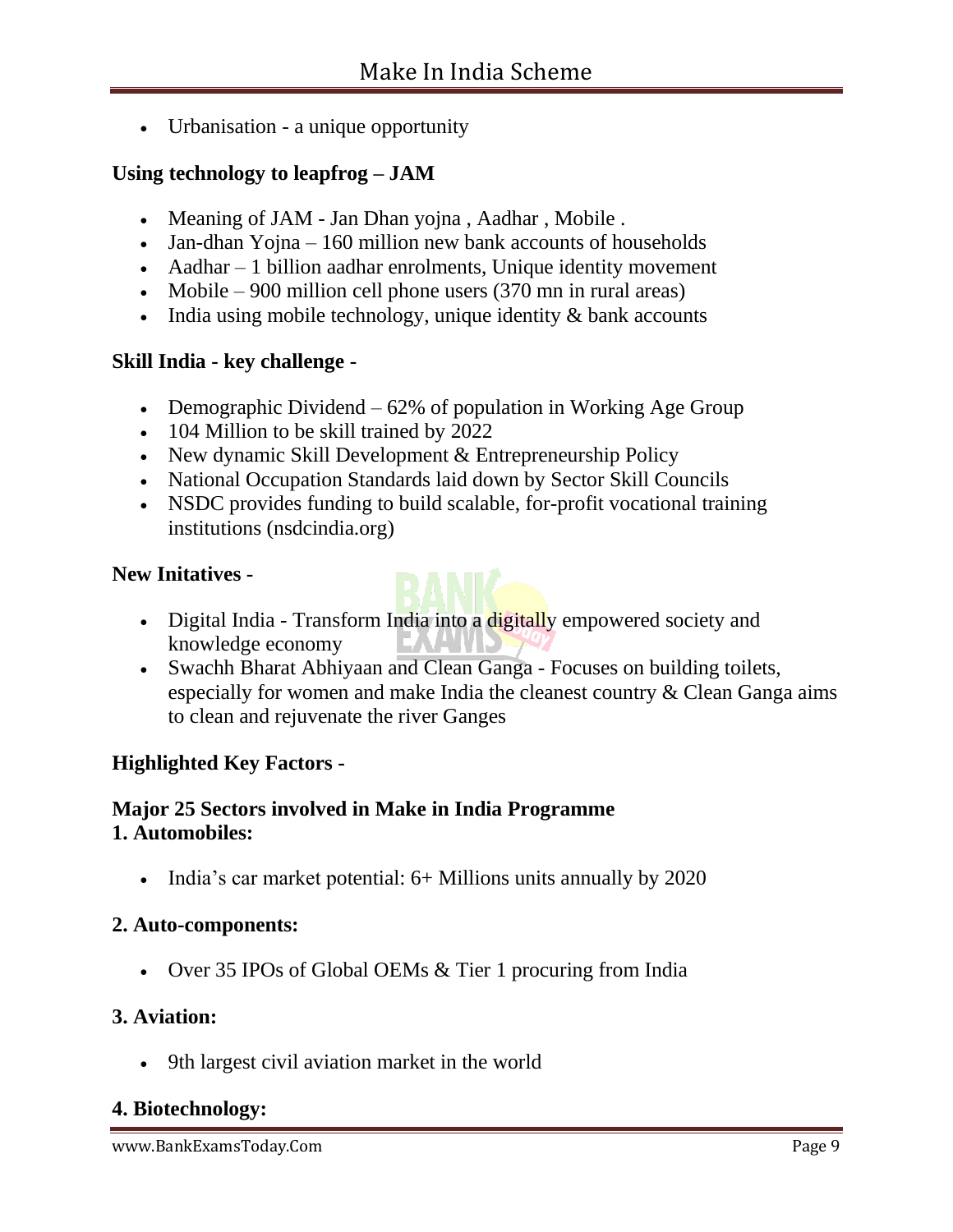• Amongst top 12 biotech destinations in the world; 3rd in the Asia-Pacific region.

# **5. Chemicals:**

3rd largest in Asia & 6th largest by output in the world.

## **6. Construction:**

• Approx. USD 650 billion required for urban infrastructure over the next 20 years

## **7. Defence:**

 Up to 49% FDI is now allowed under the government route and beyond 49% with the approval of cabinet committee

## **8. Electrical Machinery:**

• The industry has grown close to USD 25 billion. It contributes 1.4% to the nation"s GDP and 10% to the manufacturing growth.

## **9. Electronic Systems :**



 Expected demand to reach USD 400 Billion by 2020, aided by government schemes

## **10. Food Processing:**

• National Food Processing Policy aims to increase the level of food processing from 10% in 2010 to 25% in 2025.

# **11. IT & BPM:**

• The IT-BPM sector constitutes 8.1% of the country's GDP and contributes significantly to public welfare

# **12. Leather:**

 Total production value of US\$11 bn with great potential for exports and a huge domestic market

# **13. Media and Entertainment:**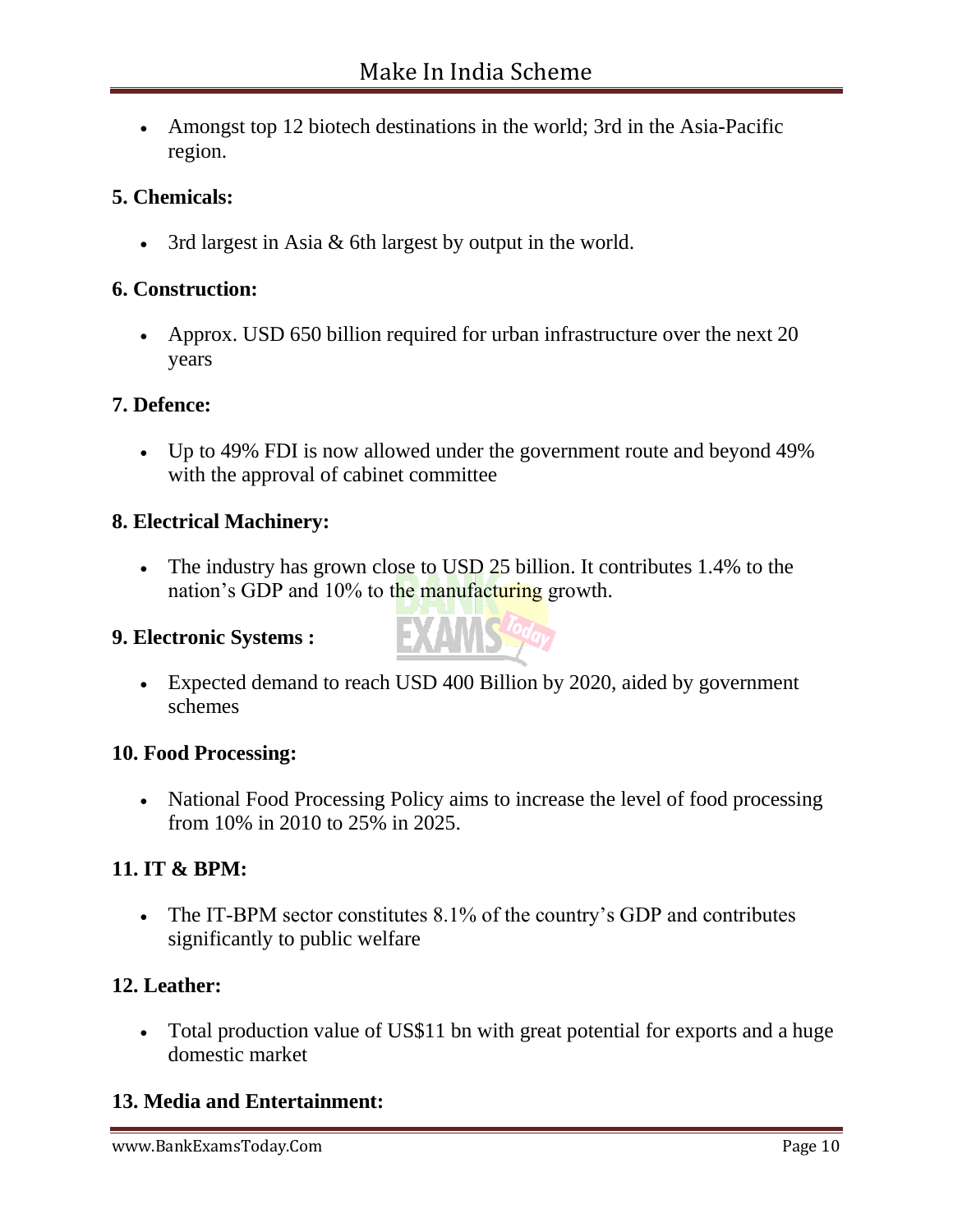• The industry is expected to register a CAGR of 14.2%, reaching INR 1785.8 Billion in 2018

## **14. Mining:**

• India has vast minerals potential with mining leases granted for longer durations of 20 to 30 years

## **15. Oil and Gas:**

• Threefold increase in energy demand expected in India by 2035 to 1,516 mn tonnes of Oil Equivalent from 563 mn Tonnes of Oil Equivalent in 2012.

## **16. Pharmaceuticals:**

 Expected to rank among top 3 pharmaceutical markets in terms of incremental growth by 2020.

## **17. Ports:**

• Special Economic Zones are being developed in close proximity to several ports – comprising coal-based power plants, steel plants and oil refineries

## **18. Railways:**

• 100% FDI under the auto route in the railway infrastructure segment

#### **19. Roads and Highways:**

Extensive road network of 4.86 mn kms: 2nd largest in the world

## **20. Renewable Energy:**

• India stands fifth in the world in the overall renewable energy capacity installation with an installed capacity of 33,792MW

## **21. Space:**

• India is a world leader in low cost space exploration and Indian space program stands out as the most cost effective in the world

## **22. Textiles:**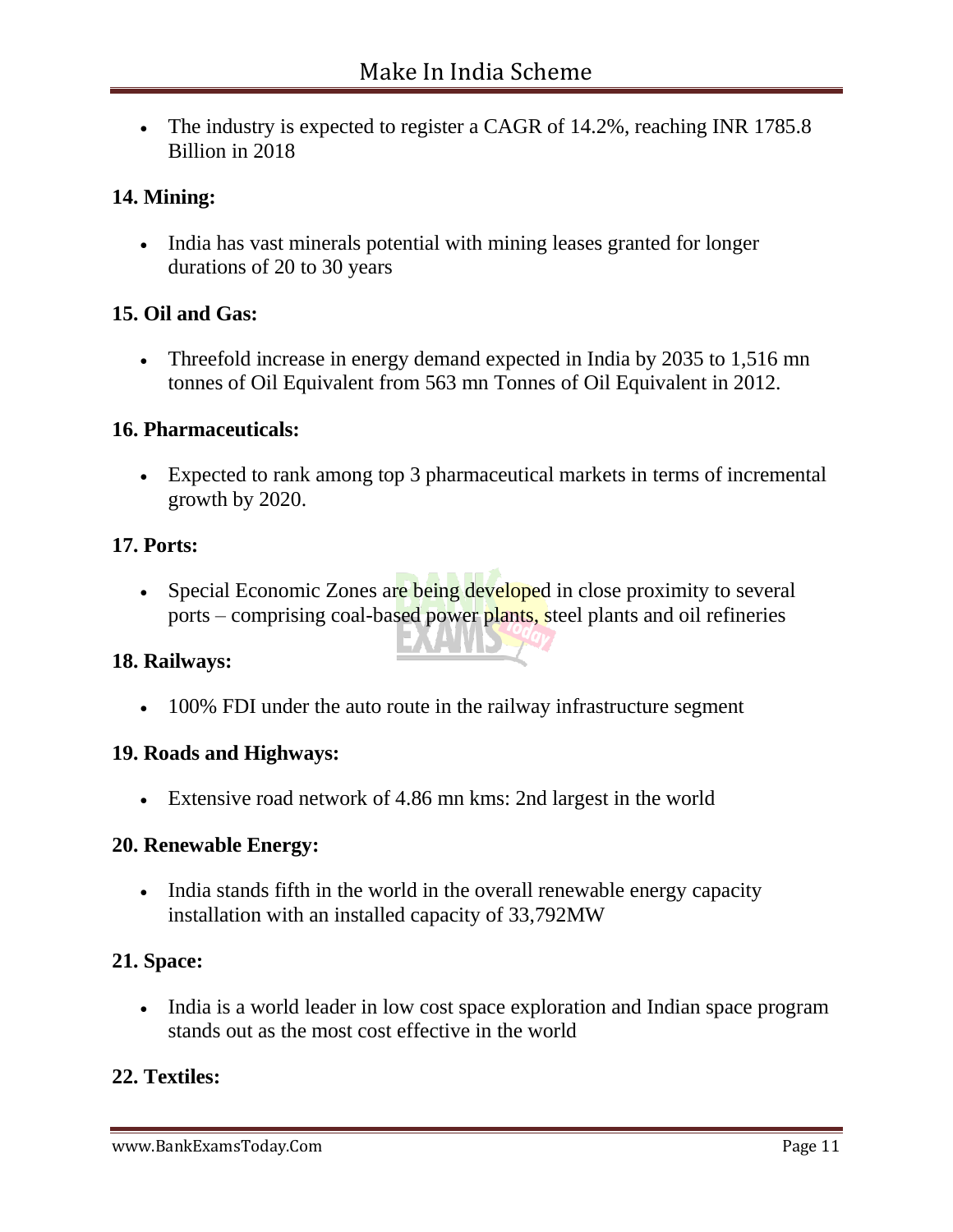• India has the second-largest manufacturing capacity globally.

# **23. Thermal Power:**

 4 ultra mega power projects awarded and five more ultra mega power projects), under the plug and play model will be set up with total investments of 1 trillion

## **24. Tourism:**

• Foreign tourist arrivals to India has risen 7.1% to 7.5 million in 2014.

## **25. Wellness:**

 The sector is growing at 20% from year to year and is projected to amount to INR 162 Billion in 2014

# **Live Projects -**

- The project is featured in  $KPMG's '100 Most Innovative Global Projects.$
- Delhi-Mumbai Industrial Corridor (DMIC) and it utilize the  $1,483$  km-long, high-capacity western Dedicated Railway Freight Corridor (DFC) as the backbone.
- Twenty four manufacturing cities are envisaged in the perspective plan of the DMIC project.

## **First Phase -**

## **In the first phase, seven cities are being developed.**

- Uttar Pradesh
- Haryana
- Rajasthan
- Madhya Pradesh
- Gujarat
- Two in Maharashtra.
- The Phase I is initially is to be completed by 2019.

DMIC states (Uttar Pradesh, Haryana, Rajasthan, Madhya Pradesh, Gujarat & Maharashtra) contribute 43% to the country's GDP.